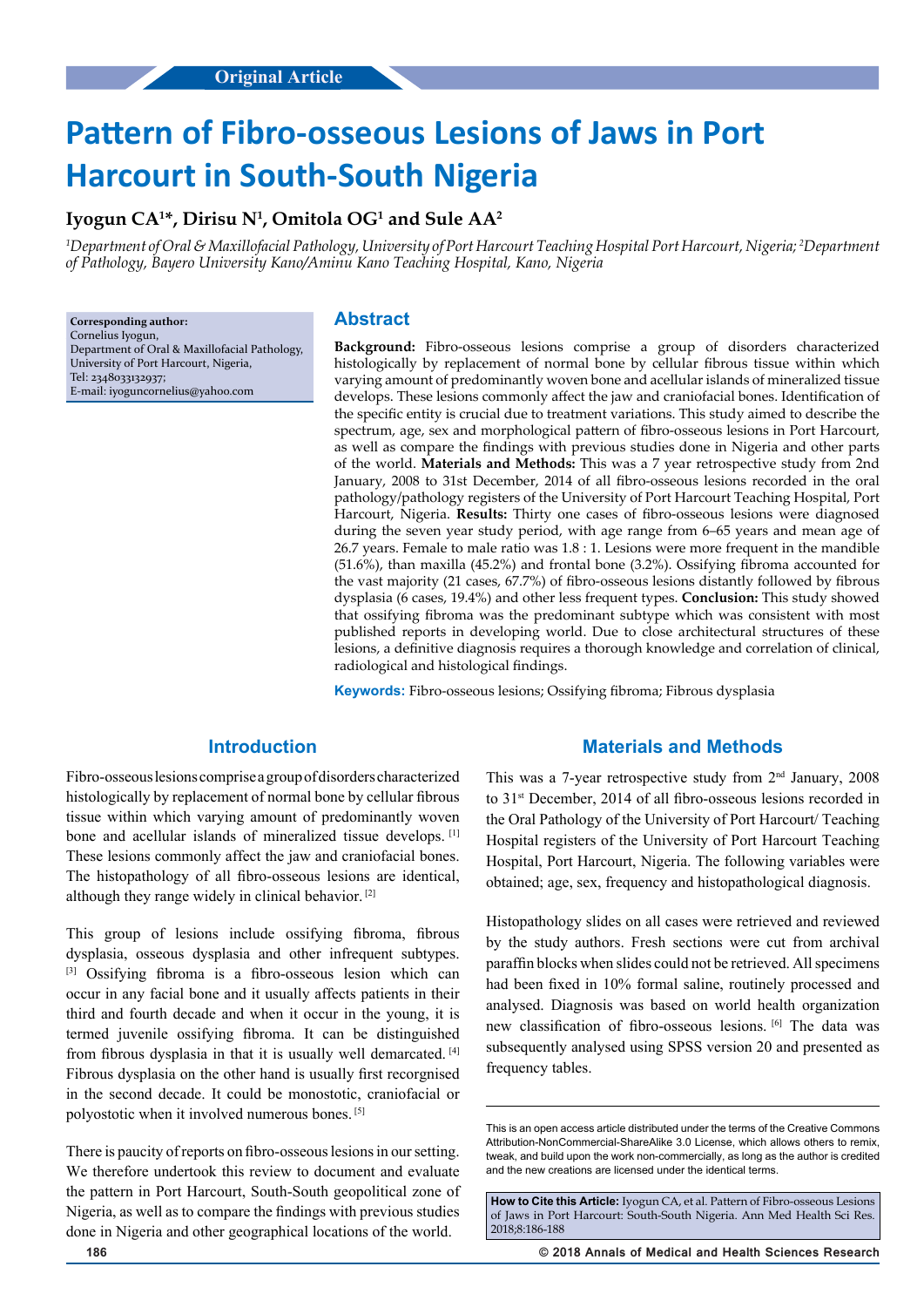

**Figure 1:** Ossifying fibroma of the jaw showing numerous trabeculae and globules of bones (H&E 20x).



**Figure 2:** Fibrous dysplasia of the jaw showing bony trabeculae in Chinese bony character pattern (H&E 20x).

| Table 1: Relative frequency and age distribution of fibo-<br>osseous lesions in Port Harcourt. |             |               |               |    |    |    |    |                                                             |  |
|------------------------------------------------------------------------------------------------|-------------|---------------|---------------|----|----|----|----|-------------------------------------------------------------|--|
| Fibro-<br>osseous<br>lesions years years years years years years years                         | $1 -$<br>10 | 11            | 21            | 31 | 41 | 51 | 61 | N<br>$-20 - 30 - 40 - 50 - 60 - 70$ (Frequency<br>in $\%$ ) |  |
| Ossifying<br>fibroma                                                                           |             |               |               | 3  | 2  |    | 2  | 21(67.7)                                                    |  |
| Fibrous<br>dysplasia                                                                           | 2           | $\mathcal{P}$ | 1             |    | 1  |    |    | 6(19.4)                                                     |  |
| Osseous<br>dysplasia                                                                           | 2           |               | $\mathcal{P}$ |    |    |    |    | 4(12.9)                                                     |  |
| <b>Total</b>                                                                                   | 4           | 9             | 10            | 3  | 3  |    |    | 31 (100)                                                    |  |

**Table 2: Sex distribution of fibo-osseous lesions in Port Harcourt. Fibro-osseous lesions Male Female N (Freq in %)**

| Total             | 11 | 20 | 31 (100)  |
|-------------------|----|----|-----------|
| Osseous dysplasia |    | 3  | 4 (12.9)  |
| Fibrous dysplasia | 4  |    | 6(19.4)   |
| Ossifying fibroma | 6  | 15 | 21 (67.7) |

**Table 3: Site distribution of fibo-osseous lesions in the facial bones of 31 patients.**

| <b>Fibro-osseous</b><br>lesions |    |    |                          | Mandible Maxilla Frontal bone N (Freq in %) |
|---------------------------------|----|----|--------------------------|---------------------------------------------|
| Ossifying fibroma               | 11 | 10 |                          | 21(67.7)                                    |
| Fibrous dysplasia               | 4  | 2  | $\overline{\phantom{a}}$ | 6(19.4)                                     |
| Osseous dysplasia               | 1  | 2  |                          | 4(12.9)                                     |
| Total                           | 16 | 14 |                          | 31 (100)                                    |

#### **Results**

Thirty one cases of fibro-osseous lesions were diagnosed during the seven year study period, with age range from 6–65 years, mean age of 26.7 years and peak age of incidence occurred in the 21–30 years group with 10 cases (32%) and closely followed by 11–20 years with 9 cases (29%). The youngest incidence was

a 6 year old. There was slight female preponderance with an overall F: M ratio of 1.8: 1. Tables 1 and 2 depict the relative frequency, age distribution of different histopathologic subtypes and sex distribution of fibo-osseous lesions in Port Harcourt respectively. Lesions were more frequent in the mandible  $(51.6\%)$ , than maxilla  $(45.2\%)$  and frontal bone  $(3.2\%)$ . Ossifying fibroma accounted for the vast majority [21 cases, 67.7%, Figure 1] of fibro-osseous lesions distantly followed by fibrous dysplasia [6 cases, 19.4%, Figure 2] and other less frequent types. Table 3 showed site distribution of fibo-osseous lesions in the facial bones of 31 patients.

#### **Discussion**

A total of thirty one cases of fibro-osseous lesions were seen during the study period, in which ossifying fibroma emerged the most overwhelming preponderant comprising 67.7% of all fibro-osseous lesions. This corroborates most Nigerian studies, 50.4% in Ibadan and 68.3% in Kano. [7,8] In Ghana it constituted  $61.5\%$ . <sup>[9]</sup> This finding is at variance with reports from western communities where fibrous dysplasia accounted for 67% of all fibro-osseous lesions. [10] The reason for this variation in incidence is not very clear.

Ossifying fibromas are considered as benign fibro-osseous neoplasms which are principally encountered in the jaw bones. Although the cell of origin of ossifying fibroma is unknown, they may be derived from elements contained within the periodontal ligament space. Genetic aberrations are being linked to fibro-osseous lesions and that of ossifying fibroma is said to be *HPRT2*.<sup>[11]</sup> The radiologic appearance of most ossifying fibromas varies with the stage of development and the amount of bone matrix within the lesion. It usually appears as unilocular mixed radiolucent and radiopaque lesions with sharply defined boarders. [12] Histologically, ossifying fibroma showed prominent calcified structures (ossicles and cementicles) that appeared as eosinophillic or basophillic spherules of bone within a moderately cellular, dense stroma. [13] In this series, ossifying fibroma were seen most predominantly between the 11-20 and 21-30 years age categories, this agrees with most reports, but others have shown that it can occur at any age. [10,14] The appraisal showed female predominance with a female to male ratio of 2.5:1 which is in keeping with other reports.  $[15]$  There was almost equal site predilections with 11 and 10 cases occurring in mandible and maxilla respectively, this is at variance with most reports where mandible is the prefer site. [12,16]

Fibrous dysplasia is an anomaly of bone development characterized by harmatomatous proliferation of fibrous tissue within the medullary bone with secondary bone metaplasia, producing immature, newly formed and weakly calcified bone. It is a benign bone disorder of an unknown etiology, uncertain pathogenesis and diverse histopathology. [5] Radiologically, fibrous dysplasia shows radio-dense opacities with a ground glass appearance that blends into surrounding normal bone. [3] Histologically, it is characterised by a stroma of fibroblasts producing bony matrix without evidence of osteoblastic cells at periphery of bony spicules (osteoblastic rimming). This arrangement is sometimes described as Chinese letter pattern.